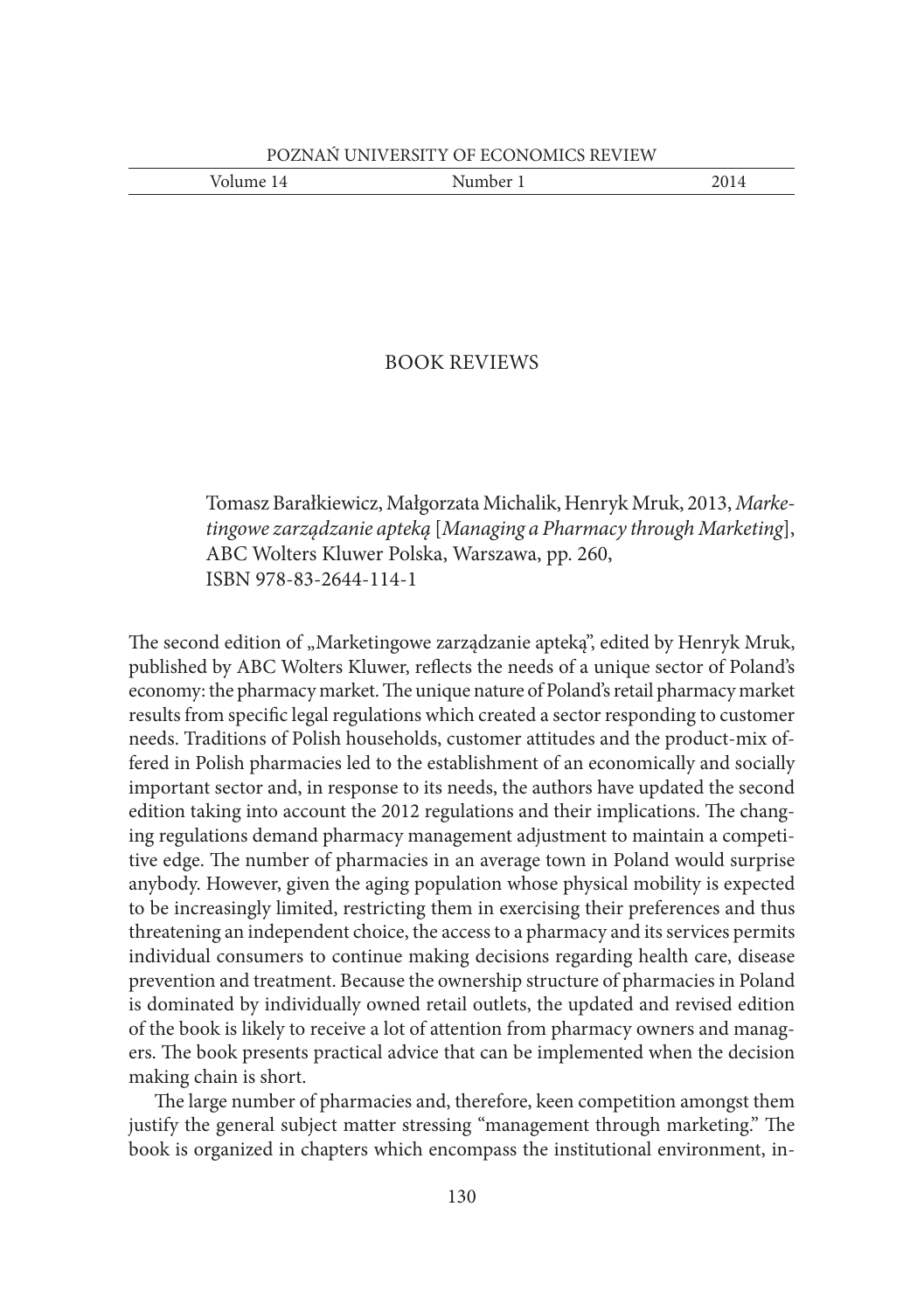teraction with the wholesale market, negotiations, organization, activities inside the pharmacy (on premises), interaction with customers and actions directed to the outside world. Readers' attention would have been even more focused if the chapters were grouped into uniform sub-sections, even if some of these only consisted of a single chapter, such as Chapter I, which presents the changes in the regulations. The sequence of chapters seems inconsistent, although with the exception of one, each chapter lists several sub-headings clearly informing the reader about the sequence of the topics discussed. A helpful introduction opens almost every chapter. Detailing the content of a chapter is essential for practitioners, who can treat the book as a reference source and reach for it to solve both current and long term problems associated with pharmacy management, as well as in training employees.

In light of the new regulations the distinctiveness of Polish pharmacies becomes an increasingly important topic. Personal service differentiates independently-owned pharmacies from network pharmacies in other countries. Flexibility in reacting to customer needs, the adjustment of service style and the format of shared information, as well as the readiness to collaborate with a customer given their needs and purchasing power are the subjects of two sizable chapters (VI and VII). Connected with those subjects are topics of managing the pharmacy shelves and the self-service portion of the outlet space (chapters XI and XII), with the key topics of customer advice inbetween (chapter VIII). The downside of the latter chapter is the absence of detailed section headings, not only because it differs from other chapters, but also because pharmacy managers will require an increasing amount of support to effectively compete in the ever denser marketplace. Covering this issue are studies that extend the topics included in the current book to issues linking the advice, which increasingly includes the interaction with the physician prescribing treatment, to meet the needs for therapy of a specific patient. It also includes a mention of the possible interaction with other medications which the customer uses. Perhaps this is a topic that can be expanded in a future edition. Issues discussed in chapters XI and XII have arisen because of an increase in chain pharmacies (a frequent phenomenon in mid-size and large cities), the size and interior design of sales space and the need to differentiate one's own pharmacy in anticipation of customer expectations. Chapter XIII deals with a potentially important form of pharmacy ownership – the franchise. It is possible that the inability to create a brand for an independently-owned pharmacy will mean growth opportunities for fewer entrepreneurs. The authors list several popular domestic brands and consider the potential of a franchise sub-sector without hiding the potential disadvantages of this type of business. The discussion of franchising establishes a link to literature available in English-published studies as it shifts the focus to the pharmacy supply chain. It is the supply chain that has a strong influence on the available drugs and other items as well as pricing. In terms of pricing, however, studies between countries differ because of the strong influence of regulation.

The book is written in simple language which does not require special or professional expertise. This is important for effective communication with the reader whose